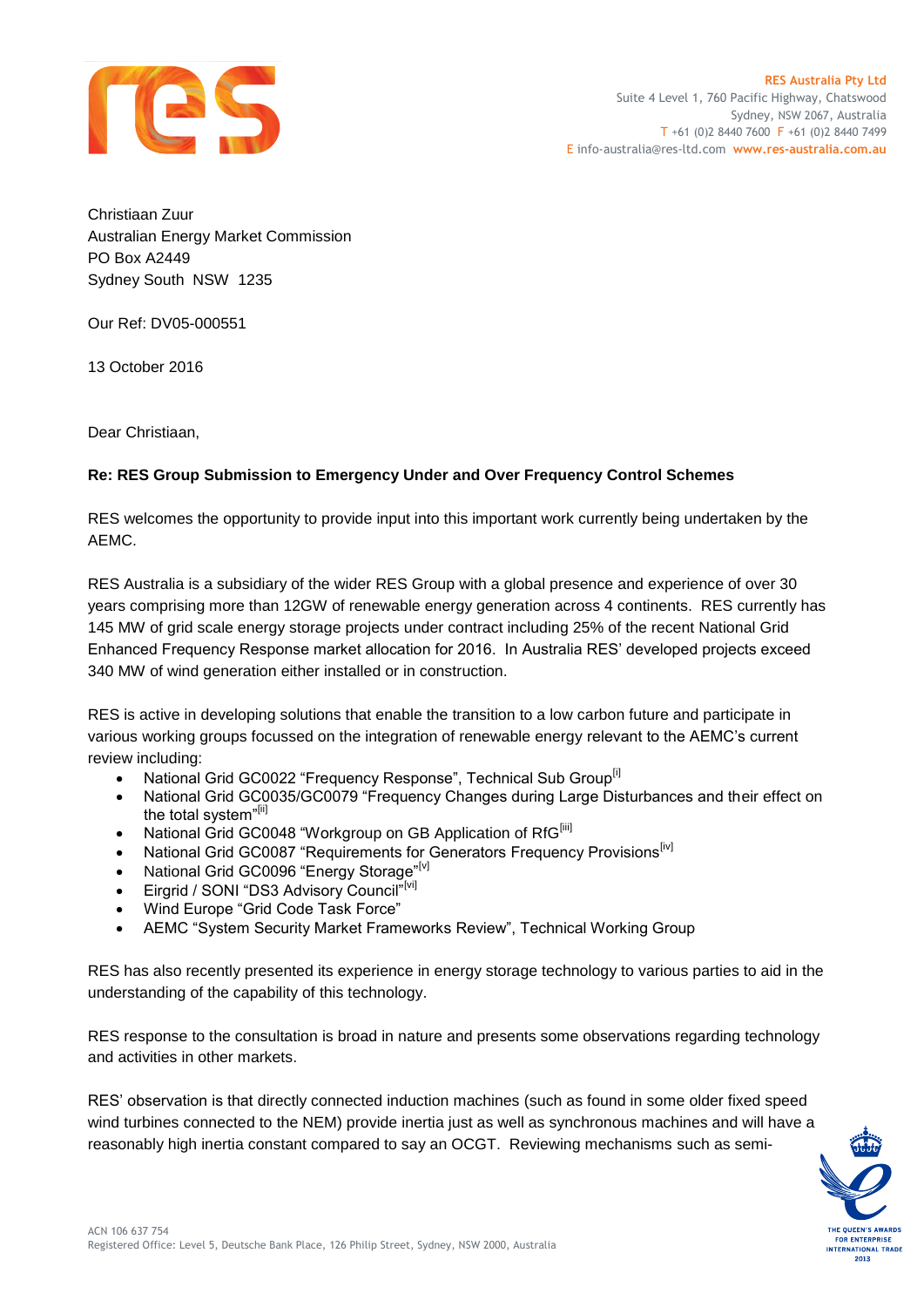scheduled capabilities to enable these technologies to participate in providing inertia may broaden the available pool for inertia related services.

However, inertia should not be considered the only solution available to addressing under or over frequency events. By way of example,

Over frequency events:

 wind power, PV and battery energy storage can all provide much faster response to over frequency events than conventional generators and should be investigated as potential mitigating measures which may improve the effectiveness of an OFGS

Under frequency:

- Wind power can provide fast response to under frequency events even when not curtailed. More information on this can be found with the FFR service proposed in Ireland<sup>[vii]</sup> and in RES' experience several WTG suppliers claim to deliver this capability;
- Battery energy storage can provide very fast response as discussed recently

Fast reliable detection of frequency and RoCoF events is necessary to get the best performance from the above non-synchronous fast acting response providers and proper investigation of this will be important.

Until very recently in Ireland and Northern Ireland there was no OFGS scheme in place. Belatedly this risk was identified which is consistent with that outlined in the consultation report i.e. *"Over frequency events could result in uncontrolled generator shedding, potentially resulting in an under frequency event."* In the Irish case, unscheduled trip of the HVDC link to Great Britain while exporting up to 500MW constituted a credible over frequency event and nearly all generators in Ireland have the same over frequency trip setting. The Irish propose to remedy this by setting a wider range of generator over frequency trip settings.

In Great Britain all qualifying generators must operate in "Limited Frequency Sensitive Mode" LFSM, if not already instructed by the System Operator to provide frequency response. This requires generators to reduce output in accordance with a droop curve if the system frequency exceeds 50.4 Hz

RES has taken the opportunity to respond to a sample of the questions posed in the consultation report, with these comments following. RES would welcome the opportunity to discuss further any topics under consideration by the AEMC in its review or more generally should this assist in advancing the AEMC's understanding of technology capability.

Yours sincerely,

Jeremy Moon Head of Technical, RES Australia E jeremy.moon@res-group.com T +61 2 8440 7417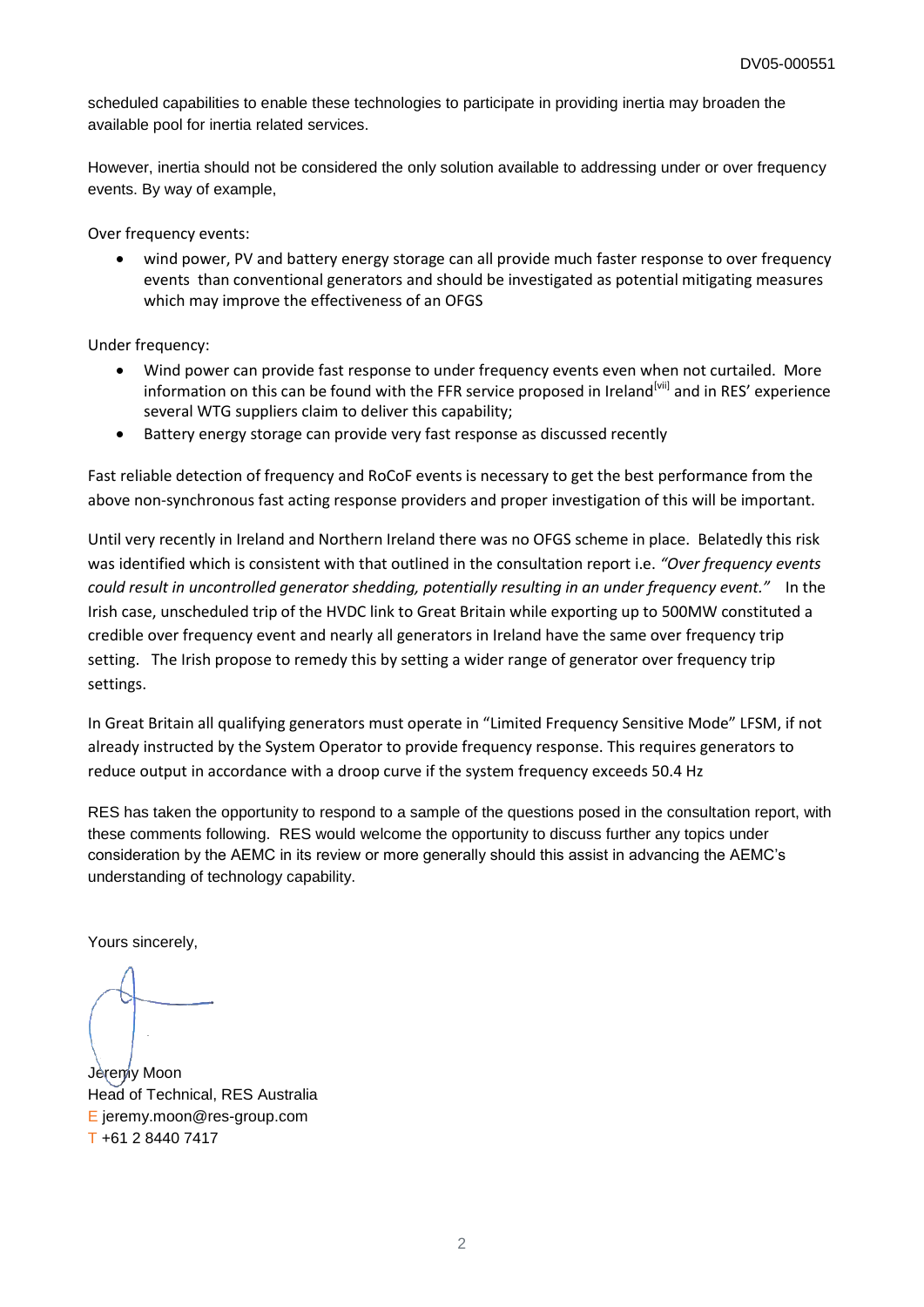### **Q1 Materiality of issues impacting management of extreme frequency events**

## **(a) Are the issues identified by the proponent likely to have a material impact on the NEM, over the medium to longer term?**

From RES' experience in other markets, we believe that the identified issues are indeed likely to have material impacts.

### **Q2 Ability of current frameworks to deliver effective emergency frequency control schemes.**

**(a) Do current frameworks, including currently allocated responsibilities of different parties, allow for the effective consideration of all physical solutions to extreme frequency events?**

RES' response is based on the information provided in the consultation report. If the current framework is as described in the consultation report, RES believes the framework is not effective to consider all physical solutions.

Section 5.2.1 only considers load / generation shedding relays as potentially having the capability to manage extreme frequency events. It neglects the potential of fast acting resources such as battery energy storage and PV (and to a slightly slower but still fast extent, wind) to respond in a proportionate dynamic manner to high frequency events as compared with the static (fixed) response of load / generation shedding relays (all or nothing).

### **Q3 Potential changes to emergency frequency control schemes**

**(a) Do the current NER frameworks already allow for, actively prevent, or fail to account for, new technologies that could be used to provide more effective emergency frequency control schemes? How would these new technologies work and what kind of solutions can they provide?**

RES would encourage the review to ensure the NER allows for new technologies such as

- LFSM,
- graduated generator trip settings,
- intelligent load / generator tripping schemes pre-armed by measurements of generation / demands shedding resource and responding proportionately if practicable to do so (e.g. dynamically identifying resources and the frequency thresholds at which they will be shed
- fast acting frequency response resources (wind, PV, energy storage)

## **(b) Is there a need for a framework to identify specific non-credible contingencies that AEMO should develop emergency frequency control schemes to address?**

AEMO's ability to manage the volume of scenarios within its scope requires filtering of risks. A process of developing a second order grouping of risk events would certainly assist should those events materialise.